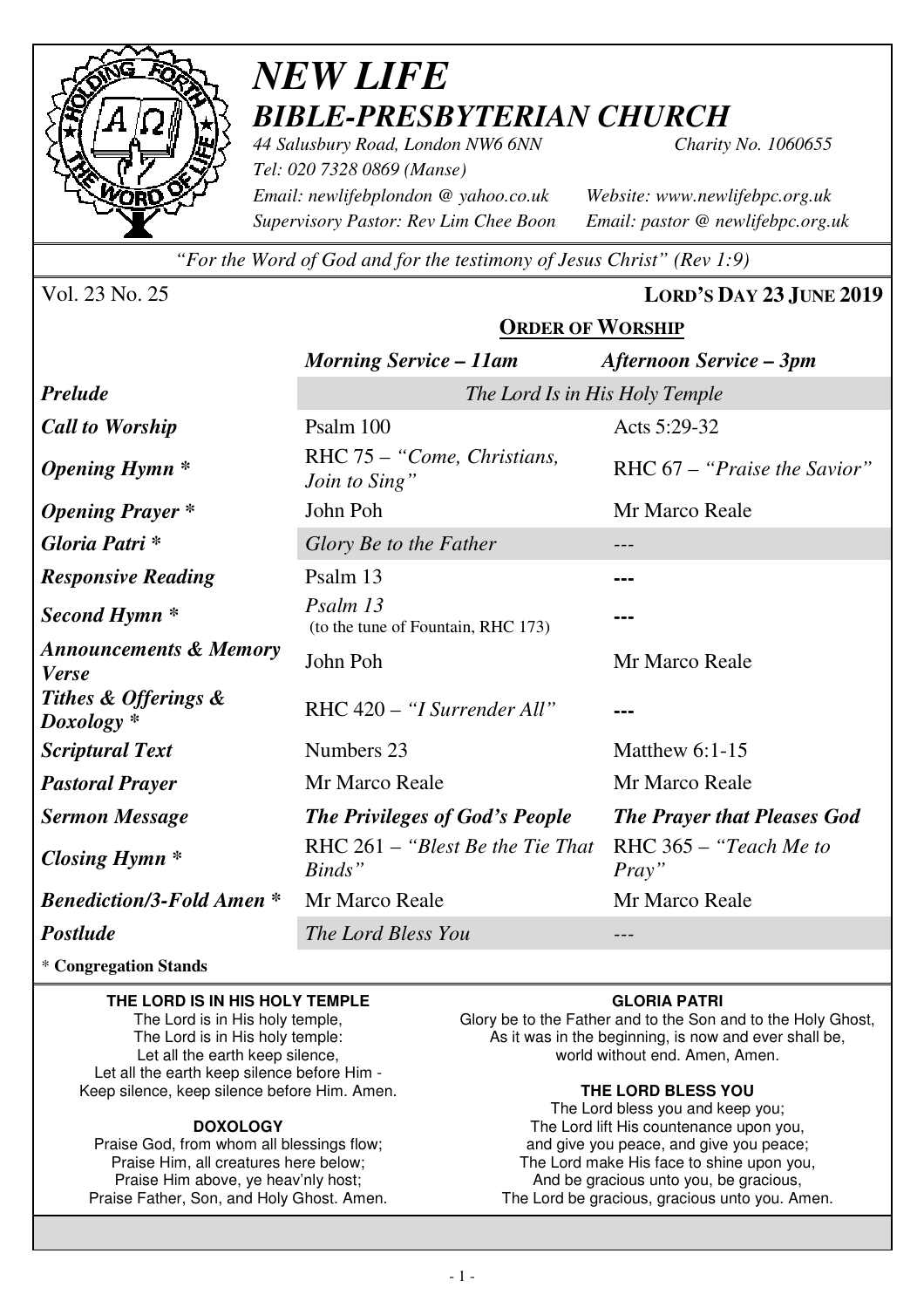# **THE CHRISTIAN AND MODERN TECHNOLOGY**

### **Adapted from Life BPC Singapore Weekly, Sunday 9th June 2019**

Modern technology is proceeding at such a rapid pace that it is presenting society with more options than we can handle. Things which were never issues before simply because they were impossible have suddenly become issues today. One danger we face is that these increased options may cause us to trespass into forbidden territory  $-$  To break God's commandments or to usurp prerogatives that belong to God alone.

All around us we hear of new developments in technology, e.g. block chain, Internet of things, Google glass and artificial intelligence. Some scientists even believe that we are close to discovering the secret of immortality, and those who have the means will be able to prolong their own life indefinitely. In November 2018 a Chinese scientist claimed to have used CRISPR gene-editing technology to create the world's first genetically modified human babies – twin girls named Lulu and Nana – to confer genetic resistance against the HIV virus. Soon, parents-to-be may be able to design their own children, to choose the sex of the child that will be born to them, as well as all the physical features such as the colour of their children's hair and eyes!

Christians should not accept the fruits of technology uncritically. We must keep a close watch on the ethical issues raised by these technological advances, and not just allow ourselves to be carried along by the tide of progress. Technology is a double-edged sword, which cuts both ways. It can accomplish much good, but in the wrong hands it can accomplish much evil. Nuclear technology can be used to generate enough electricity for whole cities and also to diagnose and treat illnesses through medical radiology. But it can also be used to destroy whole cities and incapacitate people who are exposed to radioactivity.

Thus, Christians cannot be indifferent to the changes that are now taking place in society through technology but should reject certain unacceptable technological developments. However, those who offer words of caution against certain trends in technology must be prepared to be accused of being like the church in 1632 which tried and sentenced Galileo the Italian astronomer to life imprisonment for teaching that the sun did not revolve around the earth. This and many other similar examples are used as excuses by the world at large today, to turn a deaf ear to the warnings given by God's people.

On the other hand, we must not become so skeptical about modern technology as to regard it as a worldly and sinful thing that we cannot touch at all. That would make us technophobes like the Amish people in North America who sincerely believe that since the scriptures command separation from the world, followers of Christ must therefore not use electricity, and not have radios, televisions, personal computers, cars or any machines. They still use horses and oxen for farming and oil lamps for light at night. To them, technology is part of the ungodly system of the world which will come under God's awful judgment.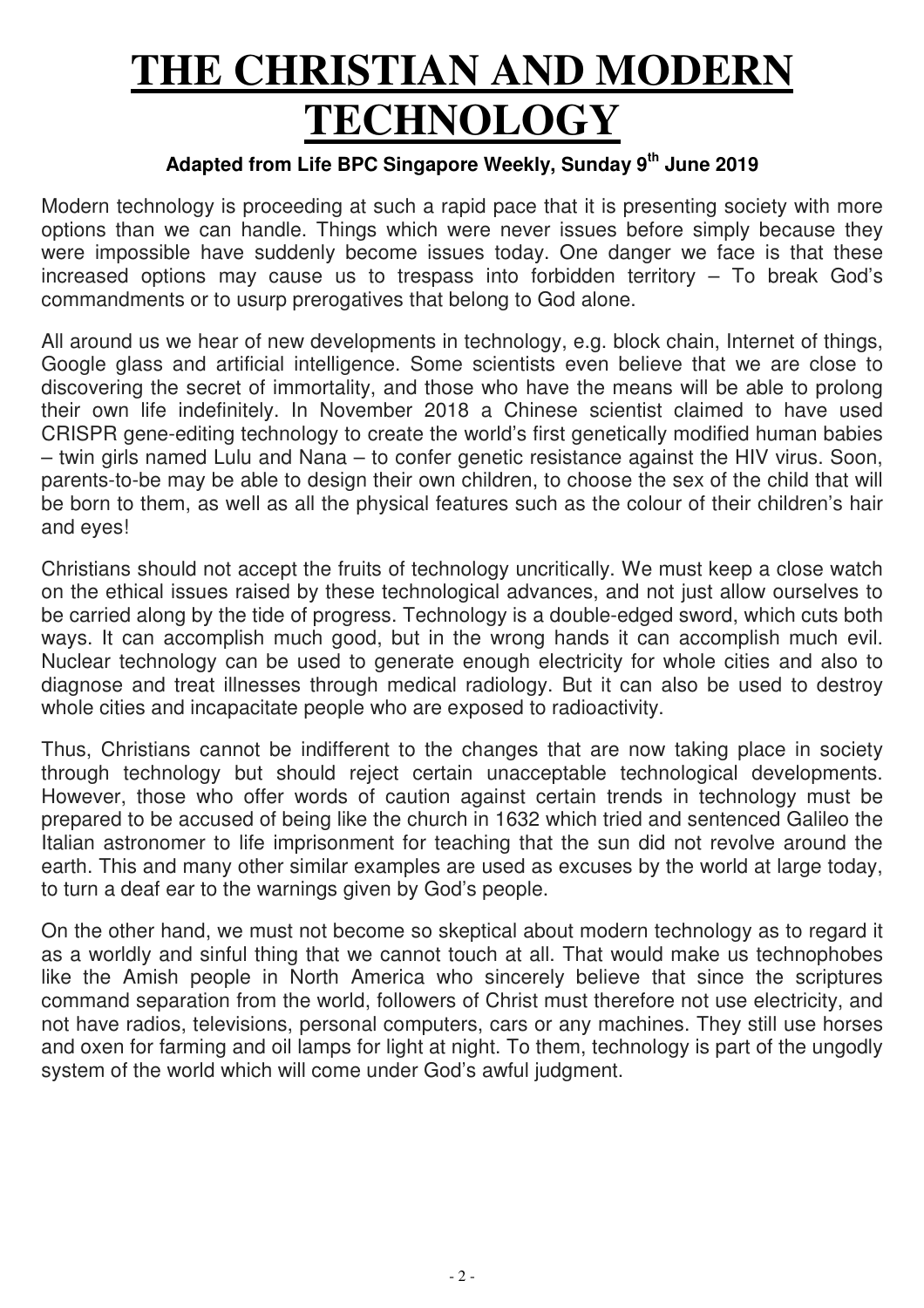#### **Biblical Perspectives on Technology**

- 1. Technology is the outcome of God's mandate to man. There is nothing inherently evil in technology. It is the natural outcome of the mandate which God gave to man in Genesis 1:27,28. Man has developed science and technology in response to God's commands to subdue the earth and to exercise dominion over creation. Science is man's attempt to observe, understand, and explain the operation of the universe and its inhabitants. Technology is the practical application of the knowledge gained by science for mankind's benefit, bringing portions of the universe under his control. We are stewards of all of God's creation, and as such we are responsible to Him for both the preservation and the productive use of all the world's resources to the benefit of man, and for the glory of God.
- 2. Technology is to be used for man's benefit and for God's glory. The first technological feat recorded in the Bible was the building of the Ark (Genesis 6:14-16). This benefited not only the human race but also all the air and land creatures that God had made. It also brought glory to God – manifesting His mercy and grace to sinful man.

The next technological feat recorded in the Bible however, was designed solely for man's benefit and not for God's glory. The Tower of Babel was built by men for the purpose of making a name for themselves (Genesis 11:3-5). It was an attempt at self-glory and perhaps even self-deification. Thus, it fully deserved the curse of God. The last book of the Bible tells us that this will happen again in the time of the Antichrist. And this world leader will probably use some aspects of modern technology for his own ends and not for God's glory (Revelation 13:1-18).

But there is nothing wrong with a godly use of technology. In fact, some of the greatest advances of modern technology have been pioneered by godly men whose aim was both to benefit man and to glorify the Lord. Blaise Pascal, a Frenchman (1623-1662) who invented the first mechanical calculator, the syringe and the hydraulic press, and discovered many important principles of physics and mathematics, was a devout Christian who wrote this prayer: *"Almighty God, who gave your servant Blaise Pascal a great Intellect, that he might explore the mysteries of your creation, and who kindled in his heart a love for you and a devotion to your service: Mercifully give us your servants, according to our various callings, gifts of excellence in body, mind, and will, and the grace to use them diligently and to your glory, through Jesus Christ our Lord, who lives and reigns with you and the Holy Spirit, one God, now and for ever."*

Modern technology is good and useful when it glorifies the Lord. And this is especially so when it helps to promote the work of God's kingdom on earth, e.g. in missions, biblical archaeology, and Bible study. The ease of travel and communications which we enjoy today have facilitated the sending and supporting of missionaries.

Perhaps the most important invention that has facilitated the Lord's work on earth is the invention of the printing press by Johannes Gutenberg in 1450. One of the first books to be printed was the Bible. Everyone can now easily own a personal copy of God's Holy Word and distribute copies of it to others. We can also have access to good Christian literature and articles through the printed page. And now technology has also made it possible to have all that without having to buy shelves of voluminous books – simply by having an electronic library and access to Christian websites.

3. Technology must never replace God as the object of our trust. Psalm 20:7 brings this out very well: *"Some trust in chariots, and some in horses: but we will remember the name of the LORD our God."*Chariots were one of the proud accomplishments of ancient technology. As no weapon was regarded in ancient wars to be more formidable than the chariot, many kings and generals put their fullest trust in chariots to guarantee their victory.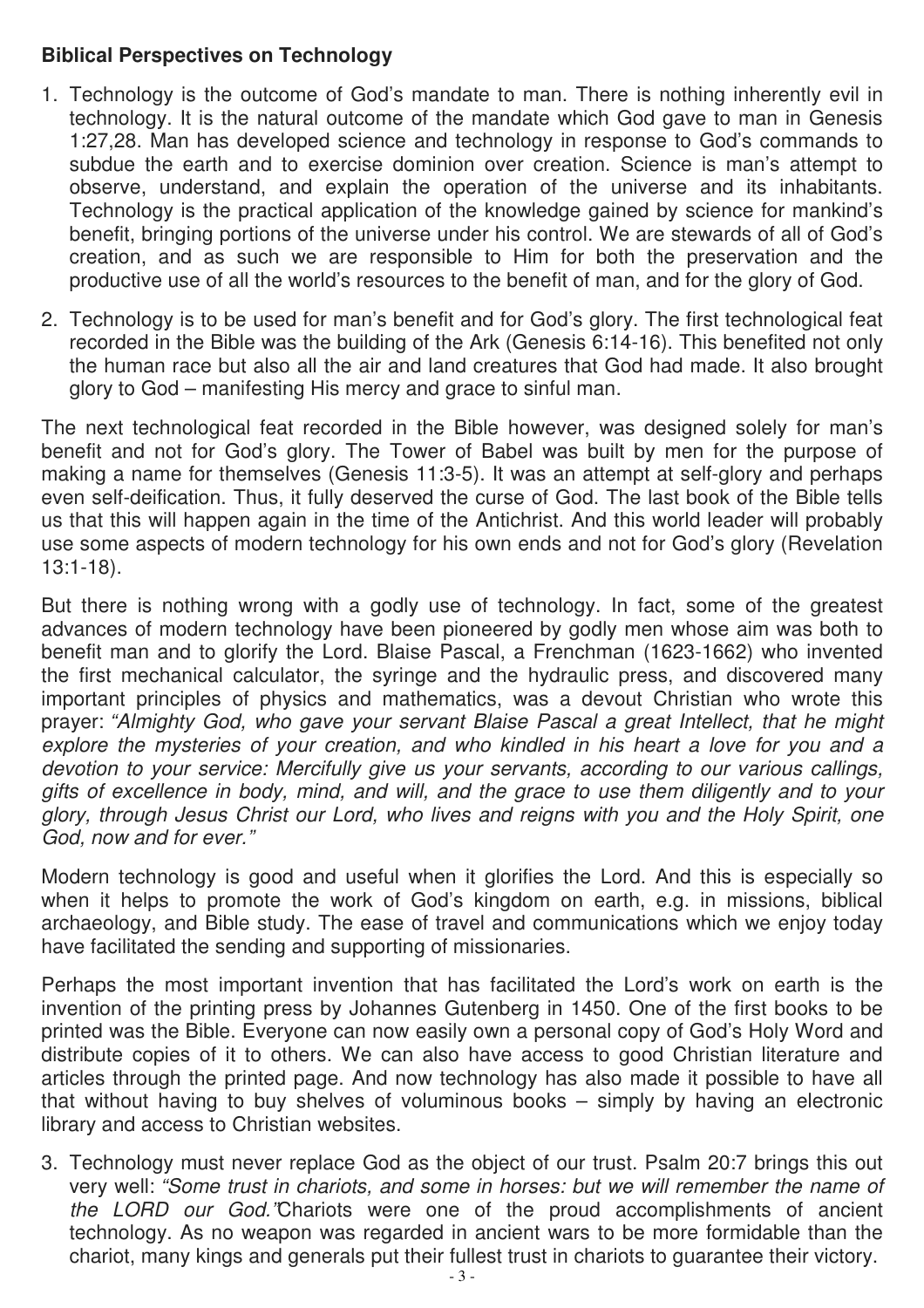But there were at least two instances when chariots proved to be useless. When Pharaoh tried to pursue Israel with 600 chariots, he was defeated by the descending waters of the Red Sea (Exodus 14:23-25). And when Sisera led his forces of 900 iron chariots against Israel in the Kishon valley, he was defeated by an untimely rain and flood. In both of these instances, Israel's trust in the Lord proved to be the source of their victory over their superior technologically-equipped enemies.

Therefore, we must be careful not to have a misplaced trust. Our trust should always be placed in God who will never fail us. Technology has been known to fail countless times because of human mistakes, and often with devastating effect. The Bhopal disaster of 1984 resulted in over 15,000 deaths from methyl isocyanate poisoning. The Chernobyl disaster in 1986 brought about a massive nuclear meltdown and hazardous exposure of thousands in Russia to radioactivity. The Fukushima disaster in 2011 resulted in over 1,300 deaths related to the nuclear power plant.

Modern man mistakenly thinks that he does not need God anymore because he has now achieved a relatively high measure of security in life through technology. The fact is that technology is not worthy of our trust because it is imperfect, and will always remain imperfect as long as man is imperfect. There are also definite limitations to what technology can do, and we must not be held spellbound by the illusion of omnipotence that it sometimes gives. God alone has unlimited power.

Thus, when we are faced with any problem in life, it is most important that we seek the Lord's help first, above any available technological solutions, which are often very costly. It is true that the Lord may choose to use technology to deliver us, just as He used the Ark to deliver Noah. But without God, all the technology in the world cannot help us at all.

And let us be careful not to become addicted to technology, filling our lives with the latest gadgets and gizmos that open up new experiences and possibilities for us. One of the disadvantages of living in a high-tech age is to get so carried away with constant exploring of all the wonderful things one can do with the latest upgrades, apps and inventions on the market that we have no time left for the things of God.

It is ironical that despite all the wonderful time-saving devices of our present age that are supposed to free us for more important things in life, people are spending less and less time with their families and friends, and have no time for God. We are tempted to think: *"Since I have already spent so much money on this gadget, I must get my money's worth out of it by using it and exploiting it fully."* By doing this we unwittingly become slaves to technology.

One social critic observed that we are trapped in a *"Technologically Intoxicated Zone."* He says that people today are *"softened by the comforts technology brings to our lives, fascinated*  by its gadgetry, reliant on its constant companionship, addicted to its steady delivery of *entertainment, and seduced by its promises."* (John Naisbitt, *High Tech High Touch*).

We should always remember that modern technology is a good servant, but a terrible master. Let us therefore make good use of technology as a tool for God's glory, and not let it use us and distract us away from God. Take careful heed to Colossians 3:1,2 – *"If ye then be risen with Christ, seek those things which are above, where Christ sitteth on the right hand of God. Set your affection on things above, not on things on the earth."*

*- Rev Charles Seet*